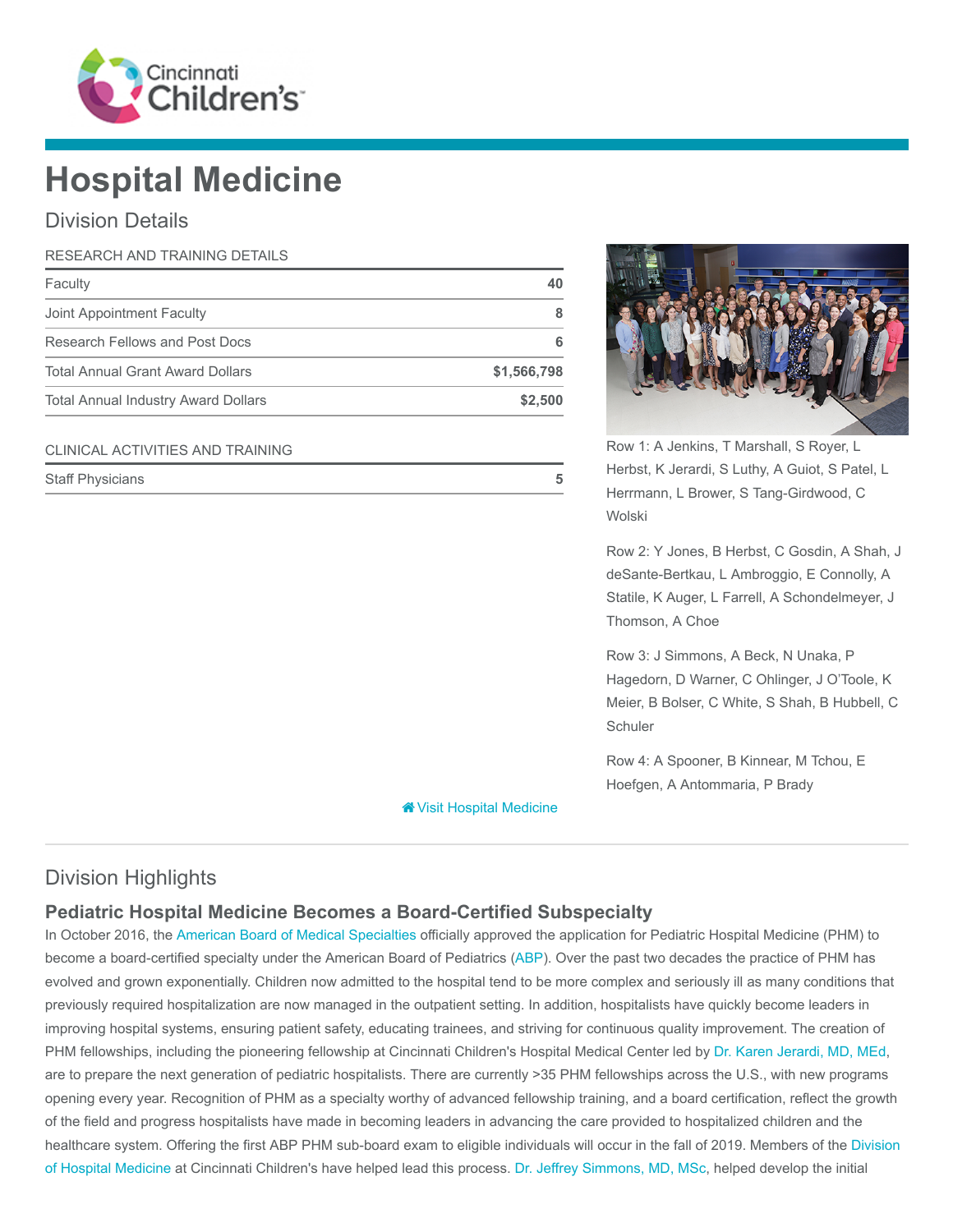proposal to the ABP. [Dr. Jennifer O'Toole, MD, MEd](https://www.cincinnatichildrens.org/bio/o/jennifer-otoole), is an inaugural member of the ABP PHM sub-board. Dr. Karen Jerardi led a national group of fellowship directors in developing a standardized PHM fellowship curriculum that was part of the proposal to the Accreditation Council for Graduate Medical Education [\(ACGME](http://www.acgme.org/)).

#### Building the Next Generation of Scientific Leaders

Career development award grants are a critical first step for faculty who aim to be independent investigators and scientific leaders. This year, three faculty, each a Cincinnati Children's Hospital Medical Center Division of Hospital Medicine fellowship graduate (Drs. Lilliam [Ambroggio, PhD; Katherine Auger, MD, MSc; and Joanna Thomson, MD, MPH\), began career development awards. Each award supp](https://www.cincinnatichildrens.org/bio/a/lilliam-ambroggio)orts both research aims as well as the development of faculty into independent investigators. Dr. Ambroggio's research will better identify the infectious agent causing pneumonia, a significant challenge to evidence-based treatment, using a child's metabolite profile on a noninvasive urine sample. Dr. Auger's work will develop and validate a risk prediction tool for unplanned readmission to the hospital within 30 days; this will allow physicians to identify—and intervene—for children and families at high risk for readmission. Dr. Thomson and team focus on acute respiratory infections in children with neurologic impairment and developmental delay. Specifically, they will identify and implement evidence-based care pathways to improve health outcomes in this group. With [Dr. Patrick Brady, MD, MSc](https://www.cincinnatichildrens.org/bio/b/patrick-brady), also having a career development award, the division has four such awards, a remarkable achievement for a young division. [Dr. Samir Shah, MD, MSCE](https://www.cincinnatichildrens.org/bio/s/samir-shah), is a mentor on each award.

#### Improving Value of Care

The goal of high-value healthcare is to produce the best health outcomes at the lowest cost. Several efforts within the division aimed to improve the value of care. [Dr. Michael Tchou, MD,](https://www.cincinnatichildrens.org/bio/t/michael-tchou) senior fellow and quality scholar, led a project to decrease overuse of electrolyte laboratory testing. His team focused on tests that were unlikely to change patient management but may cause the patient unnecessary pain from phlebotomy, and increase nursing workload and costs of care. Through interventions focused upon improved provider awareness, electrolyte testing reduces by 35%, and the usage of highest cost panels by 60%. Over a 9-month period, there was an estimated \$292,000 charge savings. [Dr. Erik Hoefgen, MD,](https://www.cincinnatichildrens.org/bio/h/erik-hoefgen) senior fellow, led an interdisciplinary team to redesign the process for ordering inhaled controller medications for children admitted with asthma exacerbation. The goal was to eliminate wasted medication doses by ensuring that medications prescribed in the hospital would be the same as those continued after discharge. In partnership with the outpatient pharmacy, the team created a process to verify formulary coverage and supply these medications at a lower price, resulting in a \$59,000 reduction in patient charges over a 6-month period. [Dr. Benjamin Kinnear, MD,](https://www.cincinnatichildrens.org/bio/k/benjamin-kinnear) led an interdisciplinary team to standardize the use of intravenous (IV) fluids in Hospital Medicine patients. The team designed a process by which nurses discontinue IV fluids when a patient meets a minimum goal of oral intake, instead of relying on less frequent physician assessment. Over 80% of children receive this new process, which has a goal to reduce the amount of time children receive IV fluids, reduce waste related to nursing work flow and decrease the risk of complications, such as IV extravasation.

#### Innovation in the Care of Hospitalized Children

The Division of Hospital Medicine has contributed to innovation in the care of hospitalized children both locally and nationally through research, quality improvement, and operations. Some highlights of this work are below:

- With a focus on health literacy, [Dr. Ndidi Unaka, MD, MEd,](https://www.cincinnatichildrens.org/bio/u/ndidi-unaka) has led a project to simplify and standardize instructions provided to families upon hospital discharge. This project, focusing of health literacy, has championed clear and concise language to enhance medication instructions, follow up recommendations and return guidance for families admitted to Cincinnati Children's Hospital Medical Center. This project increased the proportion of discharge instructions written at or below the 7th grade level (as recommended by the Institute of Medicine and [The Joint Commission](https://www.jointcommission.org/)) from 13% to 98%, and has served as a model for hospital wide improvements to discharge instructions.
- Extending this work, [Dr. Katie Meier, MD](https://www.cincinnatichildrens.org/bio/m/katie-meier), focused on families whose children have undergone surgery. To date, her team increased the proportion of discharge instructions written at or below the 7th grade level, containing all necessary components from 0% to 55%.
- The Hospital Medicine Adult Care Service team [\(HMACS](https://www.cincinnatichildrens.org/service/h/hospital-medicine/adult-care-service)), under the leadership of [Dr. Brian Herbst, PhD](https://www.cincinnatichildrens.org/bio/h/brian-herbst), developed institutional protocols to standardize the care we provide to adult survivors of childhood acquired conditions since its advent in 2014. This includes a current project to identify what risk factors put this special population at risk for developing a deep venous thrombosis (blood clots). This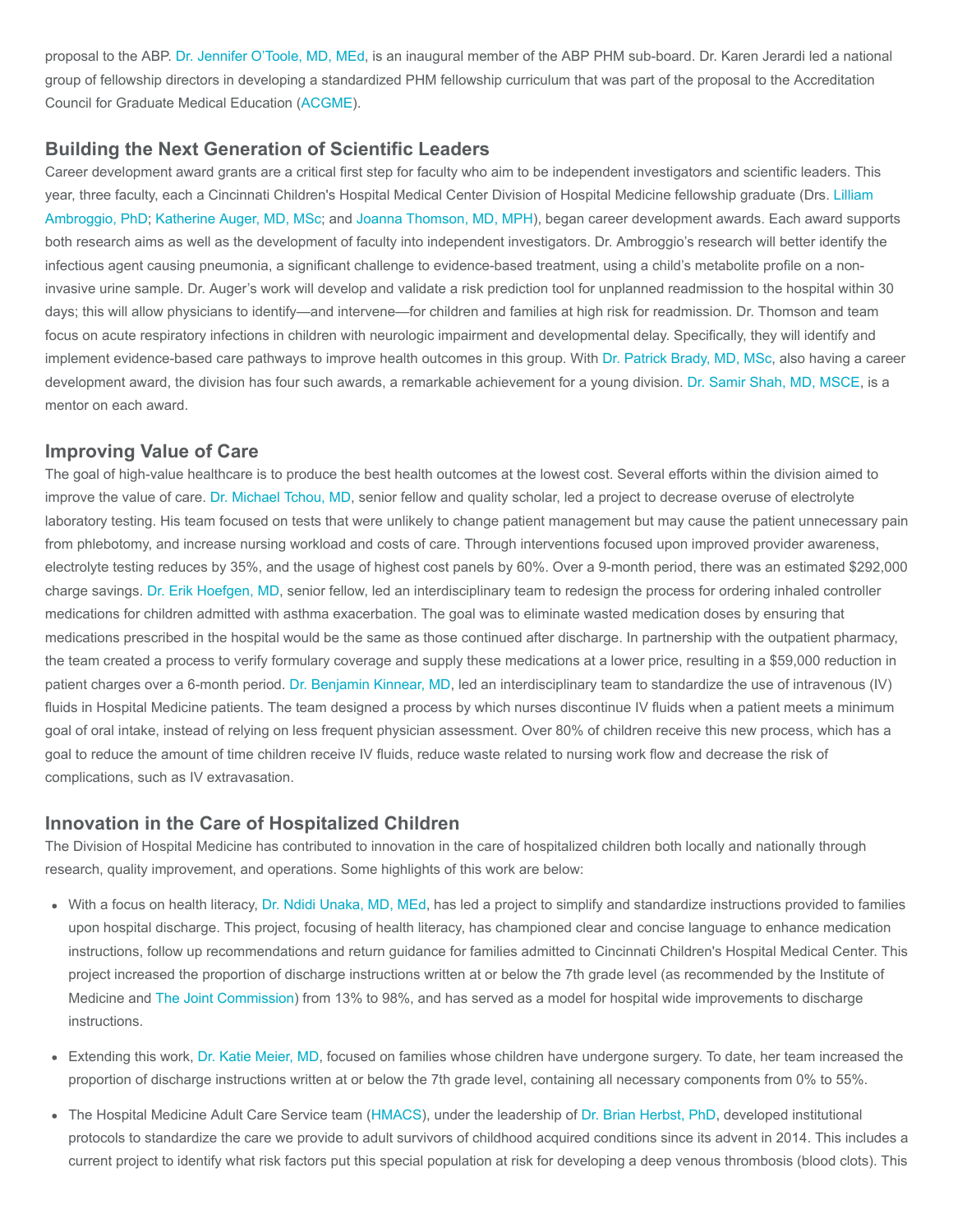project is led by [Dr. Stephanie Royer, MD](https://www.cincinnatichildrens.org/bio/r/stephanie-royer), to inform development of a standard prevention protocol for these adults. HMACS physicians have also developed protocols for adults with chest pain, cerebrovascular accident, and pulmonary embolism.

The Hospital Medicine Surgical Service ([HMSS](https://www.cincinnatichildrens.org/service/h/hospital-medicine/surgical)), under the direction of Dr. Katie Meier, has led multiple projects to improve the postoperative care for surgical patients. Drs. Katie Meier and [Lisa Benz](https://www.cincinnatichildrens.org/bio/b/lisa-benz) have standardized the recognition and management of urinary retention in orthopaedic patients. This work decreased the need for repeat catheterization (which can cause pain/discomfort and increase the risk of infection) from 28 to 6%. In conjunction with the [Division of Orthopaedics,](https://www.cincinnatichildrens.org/service/o/orthopaedic-surgery) [Dr. Blair Simpson, MD](https://www.cincinnatichildrens.org/bio/s/blair-simpson), led the standardization of the posterior spinal fusion postoperative care pathway. Their work decreased the length of hospital stays from four to three days, and has served a model for other surgical services similarly working to improve their care protocols. Building on the discharge readiness work by other members of the division, [Dr. Laura Brower, MD](https://www.cincinnatichildrens.org/bio/b/laura-brower), has partnered with our surgical teams to expand this program to include all surgical programs at Cincinnati Children's with the goal of improving patient flow and patient satisfaction.

#### Leadership in Medical Education

The Division of Hospital Medicine has a strong history of leadership, innovation, and scholarship in medical education. This includes the oversight of over 500 learners annually on its various service lines; presentation of teaching conferences for various groups locally, regionally, and nationally; involvement in multi-site educational research initiatives; and funded scholarship related to research in medical education. This excellence has led to leadership positions locally, within both Cincinnati Children's Hospital Medical Center and the UC [College of Medicine, and nationally for the division's large contingent of medical educators. Internal Medicine and Pediatric \(med-peds\)](https://med.uc.edu/) [residency training program based at Cincinnati Children's, and the](https://www.cincinnatichildrens.org/bio/o/jennifer-otoole) [University of Cincinnati Medical Center](http://uchealth.com/university-of-cincinnati-medical-center/)[, named Dr. Jennifer O'Toole,](https://www.cincinnatichildrens.org/bio/o/jennifer-otoole) MD, MEd, as program director . Dr. O'Toole previously served as associate director of the med-peds residency program since 2008, and in this new role, will provide administrative oversight and mentorship to 28 med-peds residents. She will also work closely with the leadership of the core categorical programs on clinical and educational initiatives.

Alongside Dr. O'Toole, [Dr. Benjamin Kinnear, MD](https://www.cincinnatichildrens.org/bio/k/benjamin-kinnear), continues to serve in the role of assistant program director for quality improvement initiatives for the med-peds residency, a role he has held since 2015. In this role, he leads quality improvement training for the med-peds residents.

[Dr. Angela Statile, MD, MEd](https://www.cincinnatichildrens.org/bio/s/angela-statile), promoted to assistant program director for the Cincinnati Children's [Pediatrics Residency Training Program](https://www.cincinnatichildrens.org/education/clinical/residency). She will work with the residency leadership team to recruit, develop and evaluate pediatric trainees, as well as implement innovative educational initiatives to maximize their experience. She joins [Dr. Ndidi Unaka, MD, MEd,](https://www.cincinnatichildrens.org/bio/u/ndidi-unaka) an associate program director since 2011.

[Dr. Matthew Kelleher, MD, MEd](https://www.cincinnatichildrens.org/bio/k/matthew-kelleher), a graduate of [IMSTAR Medical Education Fellowship](https://med.uc.edu/intmed/imstar-fellowship/home) in the [UC Department of Internal Medicine](https://med.uc.edu/intmed), is now associate program director for the UC Internal Medicine Residency as well as co-director of the clinical skills course for the 1st and 2nd year medical students at the UC College of Medicine.

[Dr. Amy Beth Guiot, MD](https://www.cincinnatichildrens.org/bio/g/amy-guiot), continues in her role as associate director of the pediatric clerkship at UC College of Medicine and Cincinnati Children's, and in 2016 assumed the role of director of intersessions for the 3rd year medical students at UC College of Medicine. The intersession modules for the 3rd year medical students provide diverse educational experiences to prepare the students to practice medicine in the 21st century.

[Dr. Yemisi Jones, MD](https://www.cincinnatichildrens.org/bio/j/yemisi-jones), was recently named the new medical director of continuing medical education at Cincinnati Children's. In this role, [she will oversee the more than 900 educational activities sponsored by the Office of Continuing Medical Education, including Pediatric](https://www.cincinnatichildrens.org/professional/continuing-education/grand-rounds) Grand Rounds.

#### Other Significant Accomplishments

John M. Eisenberg Award for Innovation in Patient Safety and Quality. In spring 2017, the [I-PASS Study Group](http://ipassstudygroup.com/) received the prestigious 2016 [John M. Eisenberg Patient Safety and Quality Award](https://www.jointcommission.org/topics/eisenberg.aspx) from [The Joint Commission](https://www.jointcommission.org/) and the National Quality Forum ([NQF](https://www.qualityforum.org/Home.aspx)), two leading organizations that set standards in patient care. Since its inception in 2010, members of the Division of Hospital Medicine, including Drs. [Jennifer O'Toole, MD, MEd](https://www.cincinnatichildrens.org/bio/o/jennifer-otoole); [Amy Beth Guiot, MD](https://www.cincinnatichildrens.org/bio/g/amy-guiot); [Samir S. Shah, MD, MSCE,](https://www.cincinnatichildrens.org/bio/s/samir-shah) and former division fellows Drs. Lauren Solan and Aarti Patel, have been active participants, and leaders, within I-PASS Study Group. This group represents more than 50 hospitals from across North America dedicated to improving patient safety by standardizing provider communication during patient hand-offs to reduce miscommunication that can lead to harmful medical errors. In a large multi-center study published in the New England Journal of Medicine,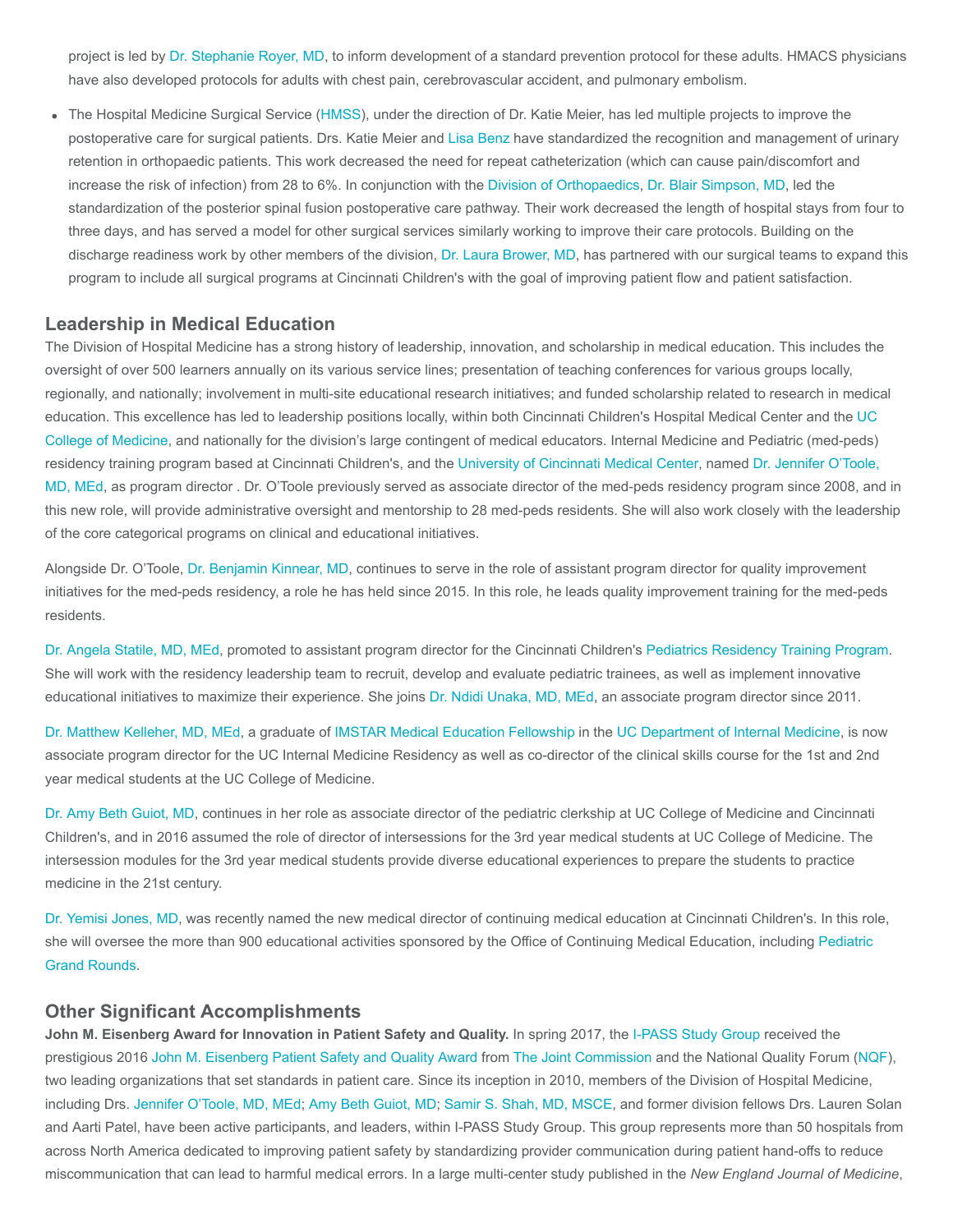implementation of I-PASS associates with a 30% reduction in medical errors that harm patients. As part of the national study group, division physicians played a prominent role in developing and studying the I-PASS program.

Society for Pediatric Research. The prestigious Society for Pediatric Research [\(SPR\)](https://www.aps-spr.org/) elected five faculty members: Drs. Lilliam [Ambroggio, PhD; Katherine Auger, MD, MSc; Patrick Brady, MD, MSc; Amanda Schondelmeyer, MD; and Joanna Thomson, MD,](https://www.cincinnatichildrens.org/bio/a/lilliam-ambroggio) [MPH .](https://www.cincinnatichildrens.org/bio/t/joanna-thomson) The SPR mission is to create a network of multidisciplinary researchers to improve child health. Criteria for membership includes demonstration of exceptional scholarship, and leadership in pediatrics. Dr. Samir S. Shah serves as a member of the SPR leadership council.

[Dr. Armand Antommaria, MD, PhD, FAA](https://www.cincinnatichildrens.org/bio/a/armand-antommaria)[P, was The Laura Mirkinson, MD, FAAP, lecturer at the American Academy of Pediatrics National](http://aapexperience.org/) Conference and Exhibition. The Academy's Section on Hospital Medicine bestows this award.

Dr. Patrick Brady served on the executive leadership council of the Pediatric Research in Inpatient Settings ([PRIS](http://www.prisnetwork.org/)) Network, a hospitalbased research network with over 120 hospital members. The PRIS Network conducts multicenter research in areas of inpatient pediatric care that are relevant to clinicians and the decisions they face when caring for children and their families in everyday clinical practice. Dr. Samir S. Shah serves as the PRIS Network vice chair.

[Dr. Lori Herbst, MD](https://www.cincinnatichildrens.org/bio/h/lori-herbst)[, received the Young Scholar Abstract Award from the American Academy of Pediatrics Section on Hospice and](https://www.aap.org/en-us/about-the-aap/Committees-Councils-Sections/Section-on-Hospice-and-Palliative-Medicine/Pages/Hospice-and-Palliative-Medicine.aspx) Palliative Medicine for her work highlighting the need for more robust resident education in end of life care.

[Dr. Karen Jerardi, MD, MEd](https://www.cincinnatichildrens.org/bio/j/karen-jerardi), received the Cincinnati Children's Hospital Medical Center junior faculty Educational Achievement Award for her leadership in the development and implementation of a novel curriculum to train advanced practice nurses into their new roles as independent providers in inpatient care, and for her leadership of the renowned [Pediatric Hospital Medicine Fellowship Program,](https://www.cincinnatichildrens.org/education/clinical/fellowship/ped-med) which serves as a national model for training leaders in the field.

Drs. [Yemisi Jones, MD,](https://www.cincinnatichildrens.org/bio/j/yemisi-jones) and Amy Rule are co-directors of the Division of Hospital Medicine Liberty Campus simulation program, a program that emphasizes multidisciplinary training to improve teamwork during emergencies. This work is crucial for providers who are responsible for situational awareness and code response on the liberty campus and, from a systems perspective, important as we learn to harness telemedicine during emergency scenarios across the institution.

[Dr. Katie Meier, MD](https://www.cincinnatichildrens.org/bio/m/katie-meier), received the Division of Hospital Medicine Clinical Care Award for her dedication to providing the highest level of, and leading improvements in, clinical care, noteworthy dedication to providing patient- and family-centered care, outstanding leadership of the inter-professional team, and exemplary role modeling of professionalism to colleagues, learners, and patients.

Dr. Jennifer O'Toole was the inaugural recipient of the [Brendan Kelly Award](http://www.im.org/page/mppda-brendan-kelly-award-description) from the Medicine-Pediatrics Program Director Association ([MPPDA\)](http://mppda.org/) in April 2017. This award commissioned by the MPPDA, celebrates the life of Brendan Kelly, MD, an associate program director of the med-peds residency program at [Baystate Medical Center/Baystate Children's Hospital](https://www.baystatehealth.org/), who passed away in May 2016. The award honors a med-peds associate residency director who, like Kelly, models the exemplary traits of teaching excellence, collaborative leadership, and compassionate patient care.

Dr. Jennifer O'Toole will assume the role of program director for the Internal Medicine and Pediatric (med-peds) residency training program based at Cincinnati Children's and the [University of Cincinnati Medical Center](http://uchealth.com/university-of-cincinnati-medical-center/) in September 2017. Dr. O'Toole has served as associate director of the med-peds residency program since 2008. In this new role, Dr. O'Toole will provide administrative oversight and mentorship to 28 med-peds residents, and will work closely with the leadership of the core categorical programs on clinical and educational to ensure continuation of a world-class training experience for the residents.

[Dr. Sarah Riddle, MD, IBCLC, FAAP,](https://www.cincinnatichildrens.org/bio/r/sarah-riddle) is now the medical director of Cincinnati Children's Home Care Services, encompassing home health nursing, private duty nursing, pharmacy, home medical equipment, and rehabilitation service lines. In this role, she is partnering with patient services leadership to build a structure which integrates patient services and medical leadership to advance clinical, quality improvement, value and patient experience goals in the home care setting.

Dr. Erin Shaughnessy received the Cincinnati Children's junior faculty Clinical Care Achievement Award for her leading role in developing, and implementing, evidence-based standards of care for medically complex children undergoing surgery, and systematically evaluating the effectiveness of these standards. Specific innovations include a care algorithm that decreased post-operative respiratory complications,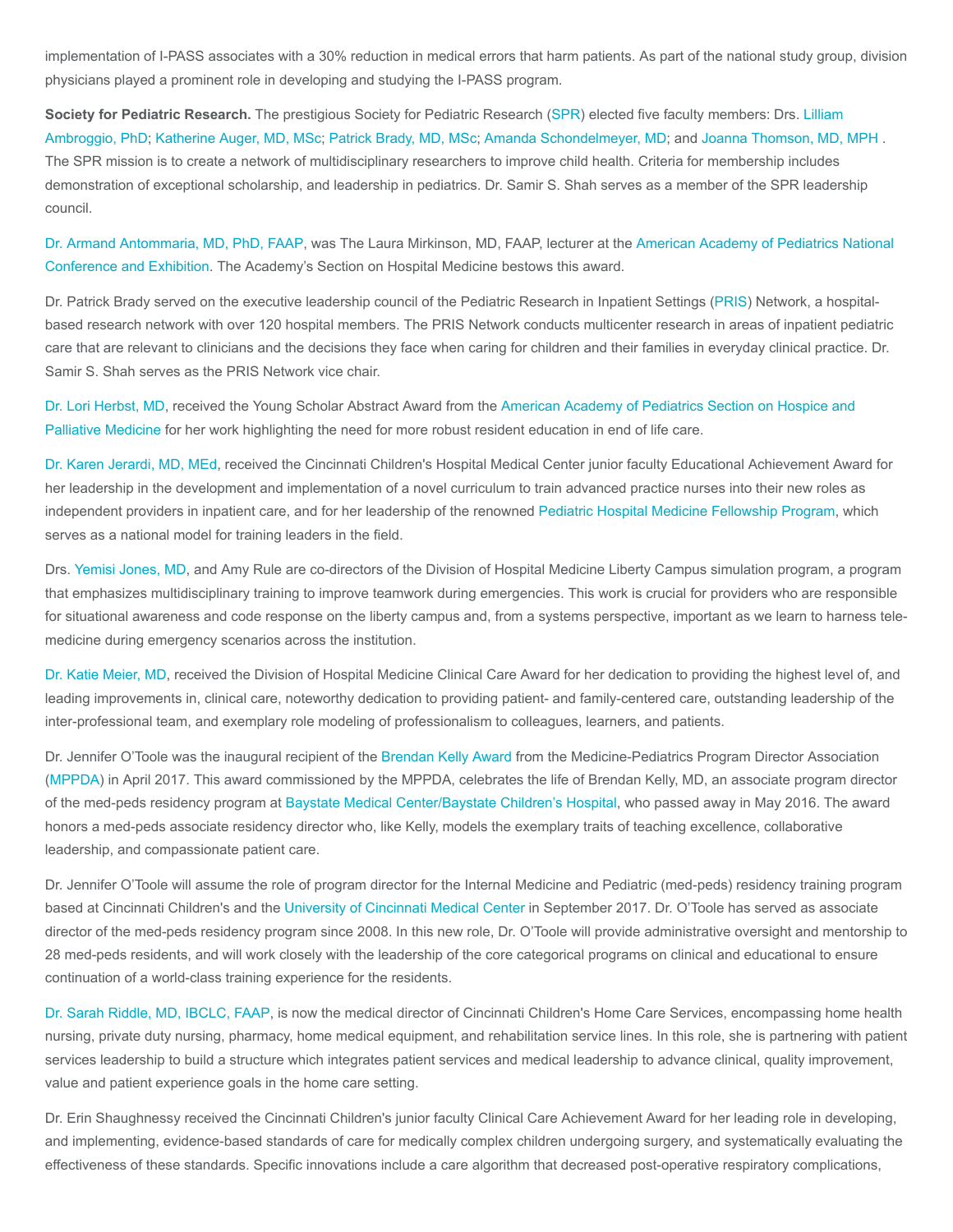and creation and implementation of a standardized approach to prevent venous thromboembolism, a serious blood clot acquired in patients with prolonged hospitalization. Division members, Drs. [Brittany Hubbell, MD](https://www.cincinnatichildrens.org/bio/h/brittany-hubbell); Katie Meier; and [Christine White, MD, MAT,](https://www.cincinnatichildrens.org/bio/w/christine-white) collaborated in this multidisciplinary work.

[Dr. Angela Statile, MD, MEd](https://www.cincinnatichildrens.org/bio/s/angela-statile)[, will serve as an assistant program director for the Cincinnati Children's Pediatrics Residency Training](https://www.cincinnatichildrens.org/education/clinical/residency) Program. She will work with the residency leadership team to recruit, develop and evaluate pediatric trainees, as well as implement innovative educational initiatives to maximize their experience. She joins [Dr. Ndidi Unaka, MD, MEd,](https://www.cincinnatichildrens.org/bio/u/ndidi-unaka) an associate program director.

Dr. Ndidi Unaka ia an at-large associate program director member for the Association of Pediatric Program Directors ([APPD](https://www.appd.org/home/index.cfm)) executive committee for a three-year term (2017-2020). APPD strives to "lead the advancement of education to ensure the health and well-being of children". The organization provides support of pediatric training programs and members in their efforts towards academic growth, rigorous educational research, innovation and collaboration. As a member of the APPD executive committee, Dr. Unaka will ensure representation of the unique needs and perspectives of associate program director;, participate in the development and execution of the organization's strategic plan; and play an active role in developing content for the annual meetings.

Dr. Ndidi Unaka led a team including multiple division members, Drs. Patrick Brady, Karen Jerardi, Blair Simpson, and Angela Statile, as well as nurse practitioners Randi Mullaney and Jodi Kelley, and clinical research coordinator Michelle Durling, received the 2016 Cincinnati Children's Patient Education Advocacy Award for their health literacy-focused project to improve discharge instructions for Division of Hospital Medicine patients discharged from the Burnet and Liberty campuses.

### Division Publications

- 1. Sanderson SC; Brothers KB; Mercaldo ND; Clayton EW; Antommaria AHM; Aufox SA; Brilliant MH; Campos D; Carrell DS; Connolly J. [Public Attitudes toward Consent and Data Sharing in Biobank Research: A Large Multi-site Experimental Survey in the](https://www.ncbi.nlm.nih.gov/pubmed/28190457) US. The American Journal of Human Genetics. 2017; 100:414-427.
- 2. [Hagedorn PA; Kirkendall ES; Kouril M; Dexheimer JW; Courter J; Minich T; Spooner SA.](https://www.ncbi.nlm.nih.gov/pubmed/28152133) Assessing Frequency and Risk of Weight Entry Errors in Pediatrics. JAMA Pediatrics. 2017; 171:392-393.
- 3. [Khan A; Coffey M; Litterer KP; Baird JD; Furtak SL; Garcia BM; Ashland MA; Calaman S; Kuzma NC; O'Toole JK.](https://www.ncbi.nlm.nih.gov/pubmed/28241211) Families as Partners in Hospital Error and Adverse Event Surveillance. JAMA Pediatrics. 2017; 171:372- 381.
- 4. Sheanon N; Simpson B; Shaughnessy E. [Teenager With Hip Pain and Limp.](https://www.ncbi.nlm.nih.gov/pubmed/28264104) JAMA Pediatrics. 2017; 171:297-298.
- 5. [Colvin JD; Hall M; Berry JG; Gottlieb LM; Bettenhausen JL; Shah SS; Fieldston ES; Conway PH; Chung PJ.](https://www.ncbi.nlm.nih.gov/pubmed/27618284) Financial Loss for Inpatient Care of Medicaid-Insured Children. JAMA Pediatrics. 2016; 170:1055-1062.
- 6. [Florin TA; Carron H; Huang G; Shah SS; Ruddy R; Ambroggio L.](https://www.ncbi.nlm.nih.gov/pubmed/27270612) Pneumonia in Children Presenting to the Emergency Department With an Asthma Exacerbation. JAMA Pediatrics. 2016; 170:803-805.
- 7. Bonafide CP; Roland D; Brady PW. [Rapid Response Systems 20 Years Later New Approaches, Old Challenges.](https://www.ncbi.nlm.nih.gov/pubmed/27322604) JAMA Pediatrics. 2016; 170:729-730.
- 8. Beck AF; Huang B; Auger KA; Ryan PH; Chen C; Kahn RS. [Explaining Racial Disparities in Child Asthma Readmission Using a](https://www.ncbi.nlm.nih.gov/pubmed/27182793) Causal Inference Approach. JAMA Pediatrics. 2016; 170:695-703.
- 9. [Garrison NA; Sathe NA; Antommaria AHM; Holm IA; Sanderson SC; Smith ME; McPheeters ML; Clayton EW.](https://www.ncbi.nlm.nih.gov/pubmed/26583683) A systematic literature review of individuals' perspectives on broad consent and data sharing in the United States. Genetics in Medicine. 2016; 18:663-671.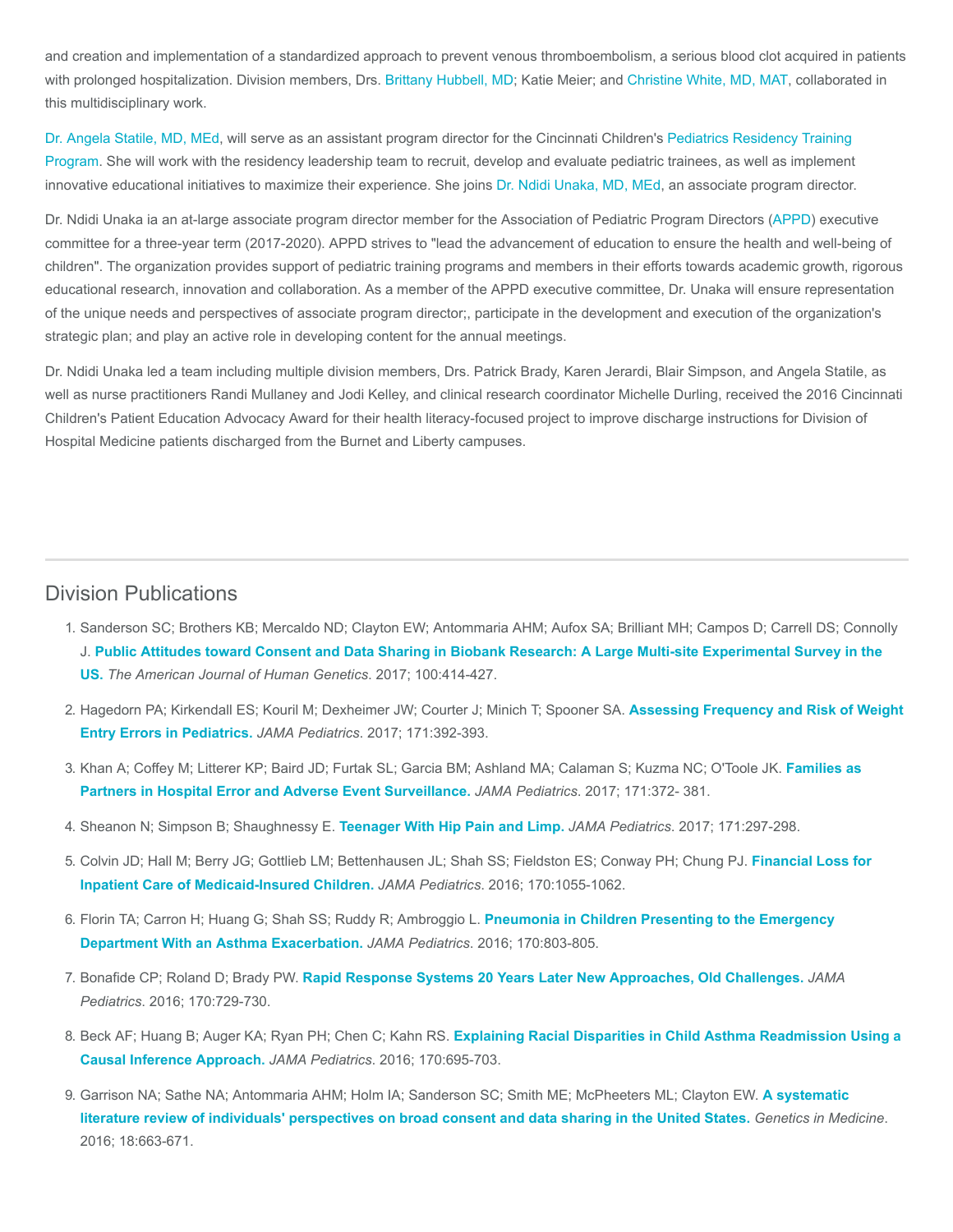- 10. [Goldstein SL; Mottes T; Simpson K; Barclay C; Muething S; Haslam DB; Kirkendall ES.](https://www.ncbi.nlm.nih.gov/pubmed/27217196) A sustained quality improvement program reduces nephrotoxic medication-associated acute kidney injury. Kidney international. 2016; 90:212-221.
- 11. Antommaria AHM. [Issues of Fidelity and Trust Are Intrinsic to Uncontrolled Donation After Circulatory Determination of](https://www.ncbi.nlm.nih.gov/pubmed/28430053) Death and Arise Again With Each New Resuscitation Method. The American Journal of Bioethics. 2017; 17:20-22.
- 12. Antommaria AHM; King R. [Moral hazard and transparency in pediatrics: A different problem requiring a different solution.](https://www.ncbi.nlm.nih.gov/pubmed/27292846) The American Journal of Bioethics. 2016; 16:39-40.
- 13. Sauers-Ford HS; Gold JM; Statile AM; Tubbs-Cooley HL; Simmons JM; Shah SS; Bell K; Pfefferman C; Moore MJ; Auger KA. [Improving Recruitment and Retention Rates in a Randomized Controlled Trial.](https://www.ncbi.nlm.nih.gov/pubmed/28557728) Pediatrics. 2017; 139:e20162770.
- 14. [Williams DJ; Hall M; Gerber JS; Neuman MI; Hersh AL; Brogan TV; Parikh K; Mahant S; Blaschke AJ; Shah SS.](https://www.ncbi.nlm.nih.gov/pubmed/28275204) Impact of a National Guideline on Antibiotic Selection for Hospitalized Pneumonia. Pediatrics. 2017; 139:e20163231.
- 15. Auger KA; Teufel RJ; Harris JM; Gay JC; Del Beccaro MA; Neuman MI; Tejedor-Sojo J; Agrawal RK; Morse RB; Eghtesady P. [Children's Hospital Characteristics and Readmission Metrics.](https://www.ncbi.nlm.nih.gov/pubmed/28123044) Pediatrics. 2017; 139:e20161720.
- 16. Gipson DS; Kirkendall ES; Gumbs-Petty B; Quinn T; Steen A; Hicks A; McMahon A; Nicholas S; Zhao-Wong A; Taylor-Zapata P. [Development of a Pediatric Adverse Events Terminology.](https://www.ncbi.nlm.nih.gov/pubmed/28028203) Pediatrics. 2017; 139:e20160985.
- 17. [Shah SS; Srivastava R; Wu S; Colvin JD; Williams DJ; Rangel SJ; Samady W; Rao S; Miller C; Cross C.](https://www.ncbi.nlm.nih.gov/pubmed/27940695) Intravenous Versus Oral Antibiotics for Postdischarge Treatment of Complicated Pneumonia. Pediatrics. 2016; 138:e20161692.
- 18. [Agrawal R; Hall M; Cohen E; Goodman DM; Kuo DZ; Neff JM; ONeill M; Thomson J; Berry JG.](https://www.ncbi.nlm.nih.gov/pubmed/27633920) Trends in Health Care Spending for Children in Medicaid With High Resource Use. Pediatrics. 2016; 138:e20160682.
- 19. [Statile AM; Schondelmeyer AC; Thomson JE; Brower LH; Davis B; Redel J; Hausfeld J; Tucker K; White DL; White CM.](https://www.ncbi.nlm.nih.gov/pubmed/27412640) Improving Discharge Efficiency in Medically Complex Pediatric Patients. Pediatrics. 2016; 138:e20153832.
- 20. Brittan M; Shah SS; Auger KA. [Preventing Pediatric Readmissions: How Does the Hospital Fit In?.](https://www.ncbi.nlm.nih.gov/pubmed/27449419) Pediatrics. 2016; 138:e20161643.
- 21. Lyons TW; Cruz AT; Freedman SB; Neuman MI; Balamuth F; Mistry RD; Mahajan P; Aronson PL; Thomson JE; Pruitt CM. [Interpretation of Cerebrospinal Fluid White Blood Cell Counts in Young Infants With a Traumatic Lumbar Puncture.](https://www.ncbi.nlm.nih.gov/pubmed/28041826) Annals of Emergency Medicine. 2017; 69:622-631.
- 22. [Beck AF; Solan LG; Brunswick SA; Sauers-Ford H; Simmons JM; Shah S; Gold J; Sherman SN; H2O Study Group.](https://www.ncbi.nlm.nih.gov/pubmed/27471042) Socioeconomic status influences the toll paediatric hospitalisations take on families: a qualitative study. BMJ Quality and Safety. 2017; 26:304-311.
- 23. Meystre S; Gouripeddi R; Tieder J; Simmons J; Srivastava R; Shah S. Enhancing Comparative Effectiveness Research With [Automated Pediatric Pneumonia Detection in a Multi-Institutional Clinical Repository: A PHIS+ Pilot Study.](https://www.ncbi.nlm.nih.gov/pubmed/28506958) Journal of Medical Internet Research. 2017; 19:e162-e162.
- 24. [Berry JG; Rodean J; Hall M; Alpern ER; Aronson PL; Freedman SB; Brousseau DC; Shah SS; Simon HK; Cohen E.](https://www.ncbi.nlm.nih.gov/pubmed/27979584) Impact of Chronic Conditions on Emergency Department Visits of Children Using Medicaid. The Journal of Pediatrics. 2017; 182:267- 274.
- 25. [Brittan M; Richardson T; Kenyon C; Sills MR; Fieldston E; Hall M; Fox D; Shah S; Berry J.](https://www.ncbi.nlm.nih.gov/pubmed/27769549) Association between Postdischarge Oral Corticosteroid Prescription Fills and Readmission in Children with Asthma. The Journal of Pediatrics. 2017; 180:163- 169.e1.

Grants, Contracts, and Industry Agreements

Annual Grant Award Dollars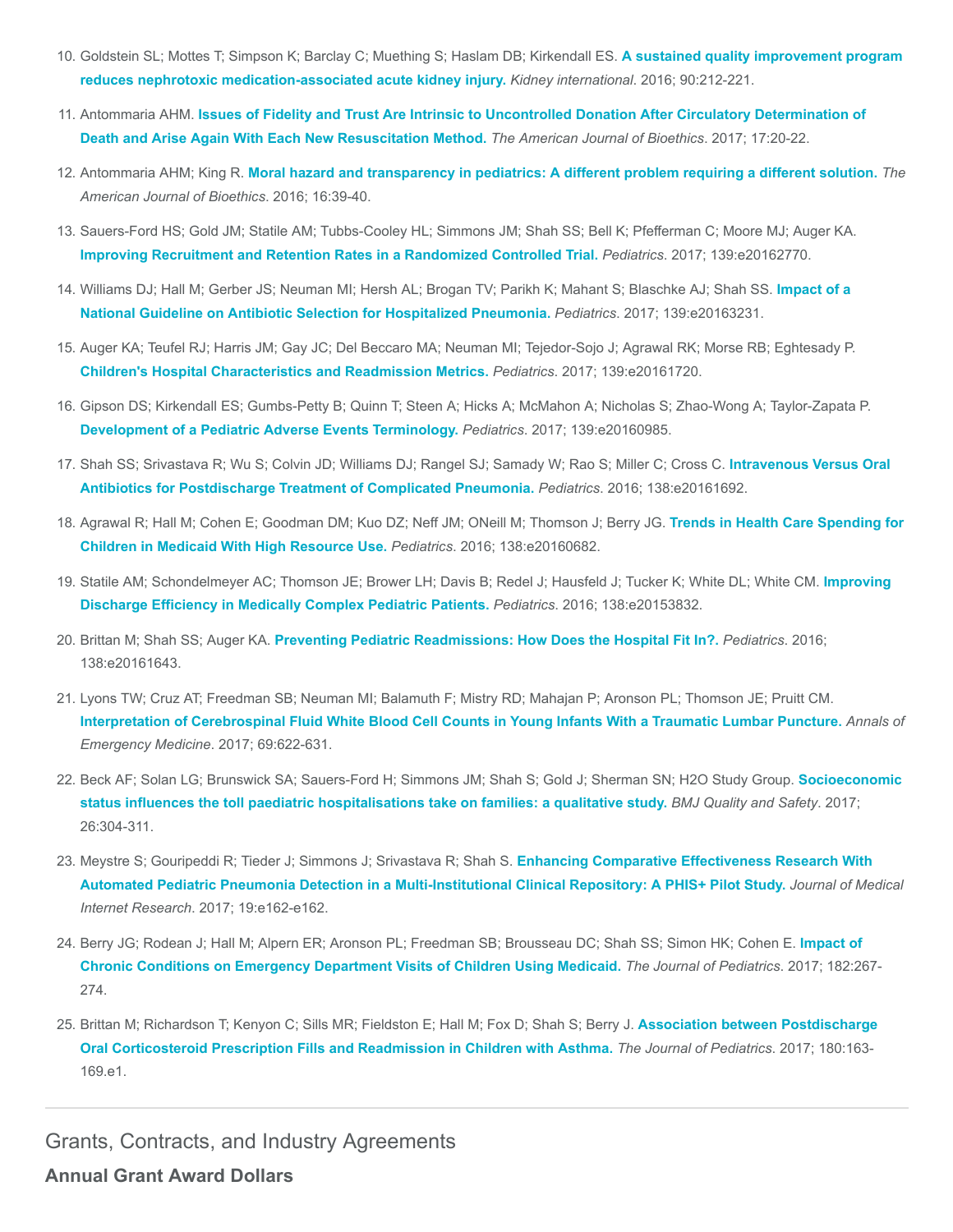| Investigator                            | Title                                                                                                                                                                  | Sponsor                                                                                     | ID                | <b>Dates</b>                       | Amount       |
|-----------------------------------------|------------------------------------------------------------------------------------------------------------------------------------------------------------------------|---------------------------------------------------------------------------------------------|-------------------|------------------------------------|--------------|
| Samir Shah, MD                          | Understanding Quality and<br>Costs in Congenital Heart<br>Surgery                                                                                                      | National Institutes of<br>Health (University of<br>Michigan)                                | R01 HL122261      | 04/01/2014<br>03/31/2019           | \$18,814     |
| Samir Shah, MD                          | Improving Post-discharge<br>Outcomes by Facilitating<br>Family-centered<br><b>Transitions from Hospital</b><br>to Home                                                 | Patient-Centered<br>Outcome Research Inst.                                                  | IHS-1306-00811    | 05/01/2014<br>04/30/2018           | \$707,698.20 |
| Patrick Brady, MD                       | Family-Clinician<br>Partnerships to Improve<br>Child Safety in the<br>Hospital                                                                                         | Agcy for Healthcare<br>Research and Quality                                                 | K08 HS023827      | 05/01/2015 \$75,210<br>04/30/2020  |              |
| Eric Kirkendall, MD<br>Kristin R Melton | Improving Intensive Care<br>Medication Safety through<br>EHR-based Algorithms.                                                                                         | National Institutes of<br>Health                                                            | R01 LM012230      | 09/15/2015 \$170,959<br>08/31/2019 |              |
| Samir Shah, MD                          | <b>Burden of Neonatal</b><br>Herpes SimplexVirus<br>Infections: Disease<br>Incidence, Adequacy of<br>Diagnostic Assessment,<br>Disease Outcome, and<br>Societal Costs. | National Institutes of<br>Health (University of<br>Alabama-Birmingham)                      | HHSN272201600018C | 08/01/2016 \$147,930<br>07/31/2018 |              |
| Mia Lynn Mallory, MD                    | Pathways for Emerging<br><b>Healthcare Leaders</b>                                                                                                                     | Department of Health and CPIMP151094<br><b>Human Services</b><br>(University of Cincinnati) |                   | 08/15/2015 \$7,219<br>07/31/2020   |              |
| Samir Shah, MD                          | Children's Hospital(s)<br>Initiative for Research in<br>Pneumonia                                                                                                      | Ohio Department of<br>Medicaid (ODM) (The<br>Research Instit at<br>Nationwide Hosp)         | 82125015          | 07/01/2015 \$4,538<br>06/30/2017   |              |
| Samir Shah, MD                          | Children's Hospital(s)<br>Initiative for Research in<br>Pneumonia                                                                                                      | Ohio Department of<br>Medicaid (ODM) (The<br>Research Instit at<br>Nationwide Hosp)         | 82125015          | 07/01/2015 \$4,180<br>06/30/2017   |              |
| <b>Catherine Forster</b>                | Molecular Changes in<br>Genes of Antimicrobial<br>Resistance in Bacteria<br>Cultured in Urine from<br>Children on CIC                                                  | National Institutes of<br>Health (University of<br>Cincinnati)                              | P30 ES006096      | 04/01/2016 \$5,000<br>02/28/2017   |              |
| Joanna Elaine Thomson,<br><b>MD</b>     | Hospital Management of<br><b>Acute Respiratory Illness</b><br>in Children with Neurologic<br>Impairment.                                                               | Agcy for Healthcare<br>Research and Quality                                                 | K08 HS025138      | 04/01/2017 \$148,500<br>03/31/2022 |              |